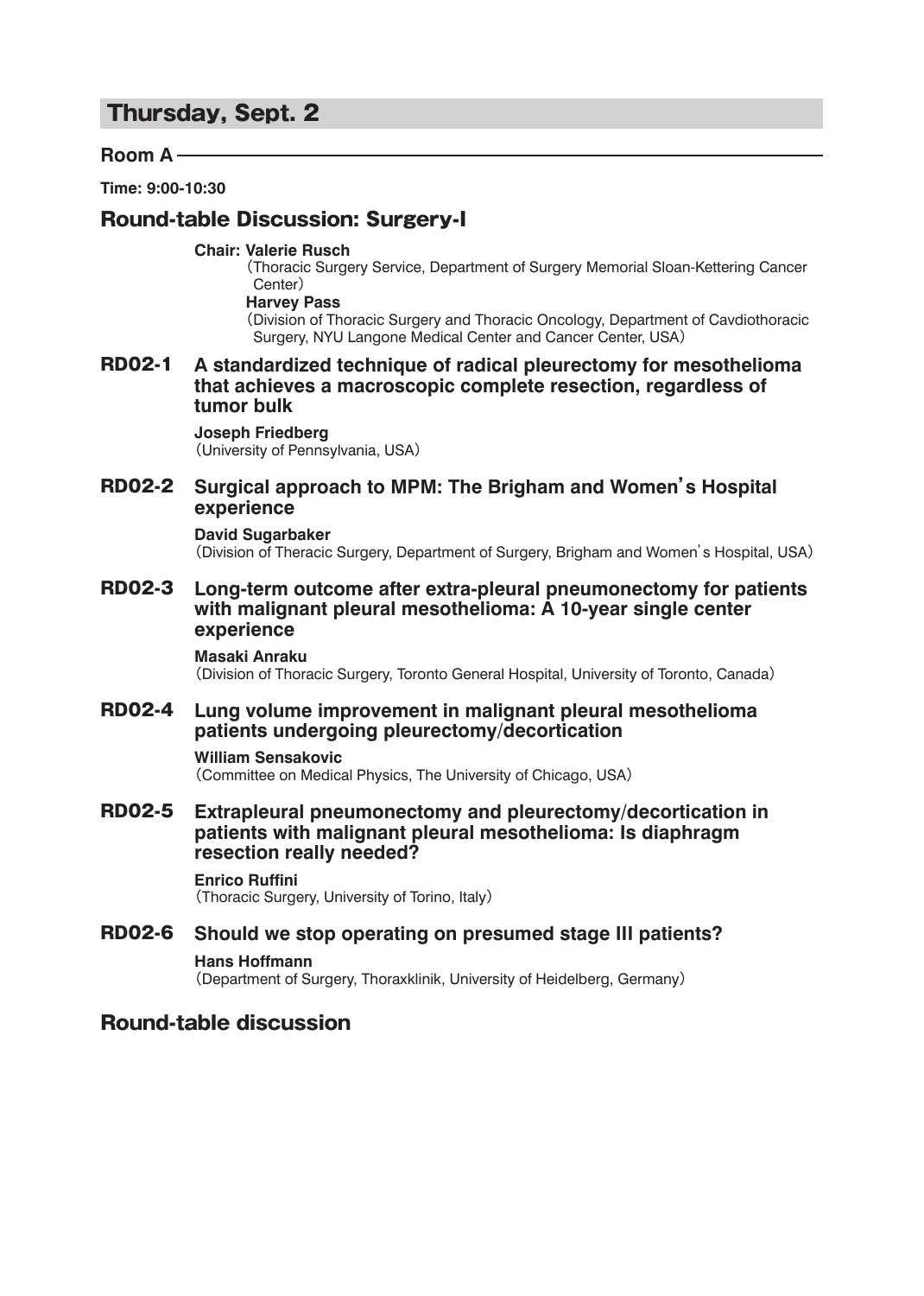# General Session: Multimodality treatment

### **Chair: David Sugarbaker**

( Division of Thoracic Surgery, Department of Surgery, Brigham and Women's Hospital, USA)

#### **Takeshi Nagayasu**

( Division of Surgical Oncology, Department of Surgery, Nagasaki University Graduate School of Biomedical Sciences, Japan)

#### Keynote S17-1 **Multimodality treatment paradigm for mesothelioma**

### **David Sugarbaker**

( Division of Thoracic Surgery, Department of Surgery, Brigham and Women's Hospital, USA)

### S17-2 **Trimodality therapy for malignant pleural mesothelioma: Radical pleurectomy followed by chemotherapy with cisplatin/permetrexed and radiotherapy**

#### **Servet Bolukbas**

( Department of Thoracic Surgery, Dr.-Horst-Schmidt-Klinik, Germany)

### S17-3 **Hyperthermic intrathoracic chemoperfusion (HITHOC) in combination with pleurectomy / decortication (P/D) for treatment of malignant pleural mesothelioma (MPM)**

#### **K. Uwe Gruetzner**

( Munich Center for Thoracic Surgery, Asklepios Fachkliniken Muenchen-Gauting, Germany)

### S17-4 **11 years single centre experiece with induction chemotherapy followed by extrapleural pneumonectomy for malignant pleural mesothelioma**

**Isabelle Opitz** ( Division of Thoracic Surgery, University Hospital Zurich, Switzerland)

### S17-5 **Feasibility study on multimodality therapy for MPM**

#### **Seiki Hasegawa**

( Department of Thoracic Surgery, Hyogo College of Medicine, Japan)

#### **Time: 14:00-14:40**

# Workshop: Immunotherapy: bench to bedside-III

#### **Chair: Jeremy Steele**

( Department of Medical Oncology, St Bartholomew's Hospital, UK)  **Yasuhiko Nishioka** ( Department of Respirotory Medicine & Rheumatology, Institute of Health Biosciences, The University of Tokushima Graduate School, Japan)

# WS08-1 **A phase I clinical trial of two-dose intrapleural IFN-α gene transfer for malignant pleural mesothelioma**

### **Edmund Moon**

( Thoracic Oncology Research Group, University of Pennsylvania, USA)

### WS08-2 **Systemic and tumour-associated T cells specific for 5T4 and other tumour antigens in mesothelioma and the design of a clinical trial with TroVax(R)**

#### **Zsuzsanna Tabi**

( Cancer Immunology Research Group, Department of Oncology, School of Medicine, Cardiff University, UK)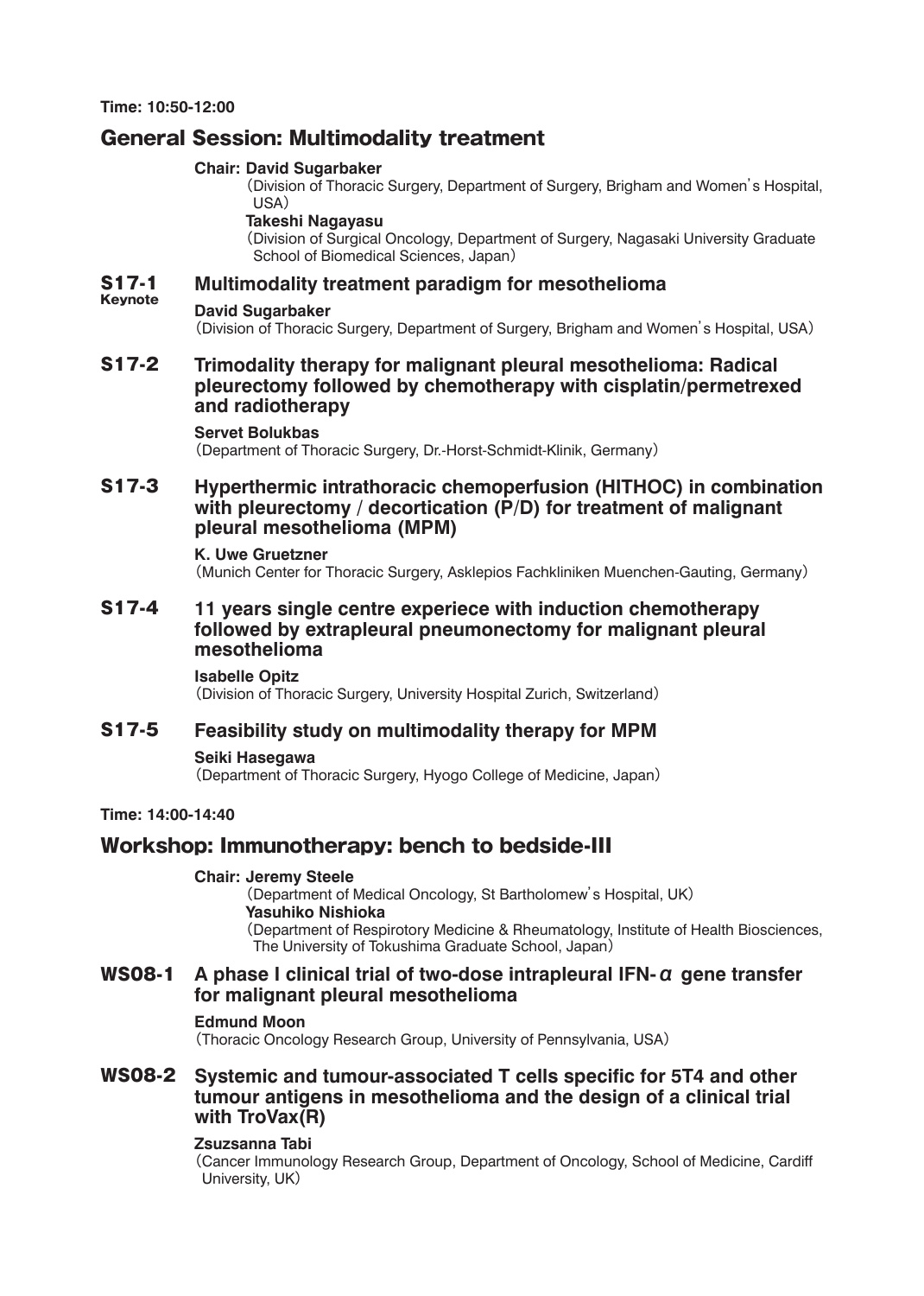# WS08-3 **Intratumoral immune stimulation combined with reduction of immunosuppressive factors prevents disease progression after debulking surgery in malignant pleural mesothelioma**

#### **Jarrod Predina**

( University of Pennsylvania School of Medicine, USA)

#### **Time: 14:40-16:00**

# Symposium: Carbon nanotubes and other possible causes of mesothelioma

**Chair: Marie-Claude Jaurand** ( INSERM, UMR 674, IUH Université Paris Descartes, France)  **Seishiro Hirano** ( Environmental Nanotoxicology Section, RCER, Natl. Inst. Environ. Studies, Japan)

### SY01-1 **Responses of pulmonary cells to carbon nanotubes**

#### Keynote **Seishiro Hirano** ( Environmental Nanotoxicology Section, RCER, Natl. Inst. Environ. Studies, Japan)

# SY01-2 **Diameter in nano-dimension of multi-walled carbon nanotubes and nanofibers is a critical factor in mesothelial injury and subsequent inflammation**

#### **Hirotaka Nagai**

( Department of Pathology and Biological Responses, Nagoya University, Japan)

### SY01-3 **Nonasbestos fibers in the lung tissue of patients with mesothelioma give a hint for mesotheliomagenicity of nanofibers**

#### **Naomi Hisanaga**

( Center for Campus Health and Environment, Aichi University of Education, Japan)

# SY01-4 **Rat ERC/mesothelin and early lesions of tumorigenic and nontumorigenic fibrous materials including multi-wall carbon nanotube**

### **Shuichi Adachi**

( Dept. Pub. Health, Grad.Sch.Nutr.Sci., Sagami Women's Univ., Japan)

**Time: 9:00-10:30**

**Room B1**

# Workshop: Apoptosis and mesothelioma

# **Chair: Courtney Broaddus**

( University of California , San Francisco Chief, Division of Pulmonary and Critical Care Medicine San Francisco General Hospital, USA)  **Hirotoshi Akita** ( Department of Medical Oncology, Hokkaido University Graduate School of Medicine,

Japan)

#### Keynote WS05-1 **Apoptosis and mesothelioma**

#### **Dean Fennell**

( Center for Cancer Research and Cell Biology, The Queen's University of Belfast, UK)

#### Keynote WS05-2 **The Bcl-2 repertoire of mesothelioma spheroids underlies acquired apoptotic multicellular resistance**

#### **Dario Barbone**

( Lung Biology Center, SFGH, UCSF, USA)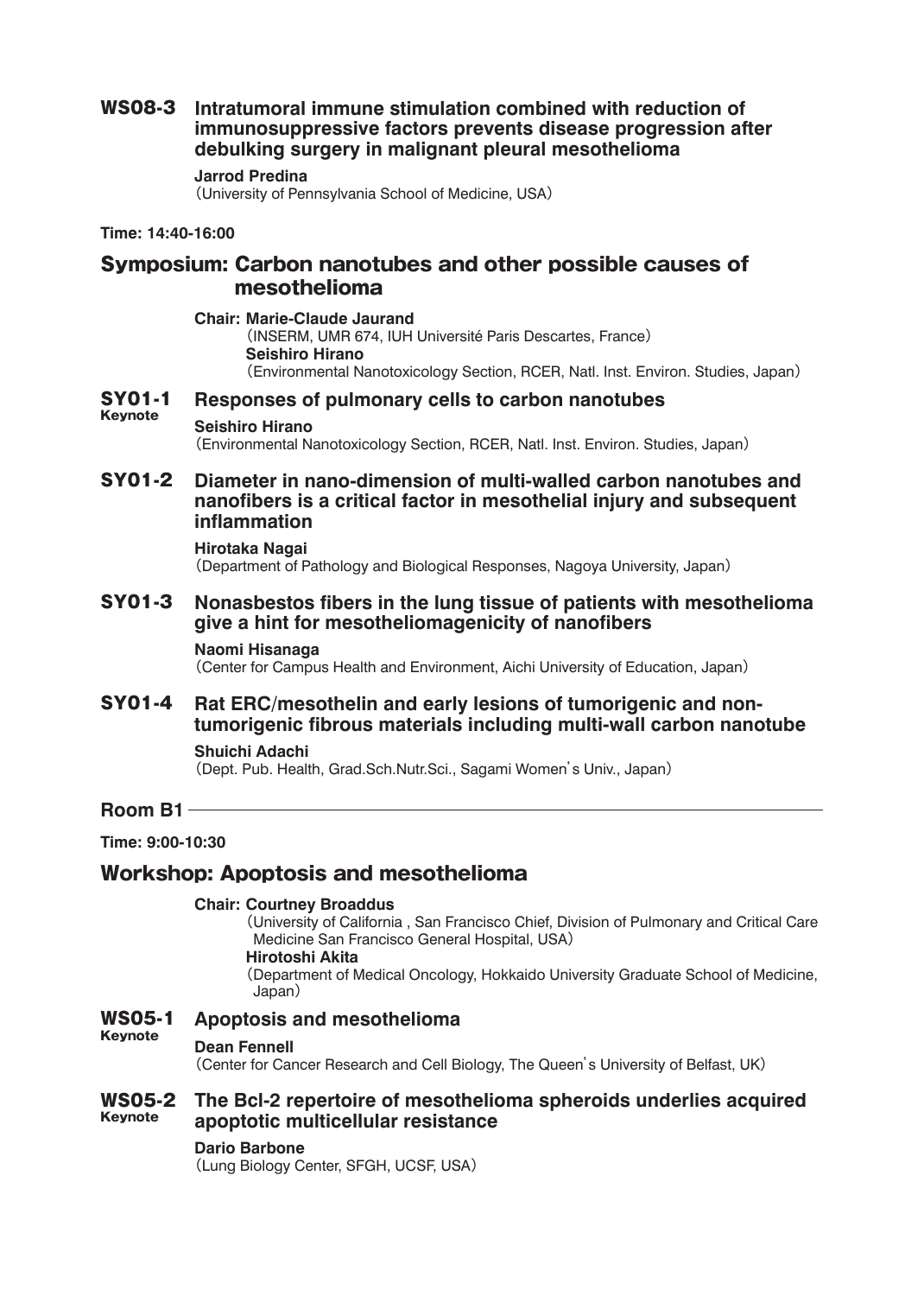# WS05-3 **Arsenic trioxide induces apoptosis through JNK and ERK in human mesothelioma cells**

#### **Ryoji Eguchi**

( Department of Thoracic Oncology, Hyogo College of Medicine, Japan)

### WS05-4 **BRCA1 expression is required for efficacy of vinorelbine in malignant mesothelioma**

#### **Sara Busacca**

( Center for Cancer Research and Cell Biology, The Queens University Belfast, UK)

### WS05-5 **Malignant mesothelioma resists against chemotherapies via mitophagy**

#### **Xiaobo Cao**

( Department of Surgery, Scott & White Memorial Hospital and Clinic; the Texas A&M University System, Health Science Center, USA)

### WS05-6 **c-FLIP, a critical target for histone deacetylase inhibitors in malignant pleural mesothelioma**

#### **Jane Hurwitz**

( Center for Cancer Research and Cell Biology, The Queen's University Belfast, UK)

**Time: 10:50-12:00**

# General Session: Clinical trials

#### **Chair: Arnaud Scherpereel**

( Pulmonary and Thoracic Oncology Department, Hospital of The University of Lile II, France)

#### **Masahiko Higashiyama**

( Department of Thoracic Surgery, Osaka Medical Center for Cancer and Cardiovascular Diseases, Japan)

### S18-1 **Valproic acid plus doxorubicin: effective therapy for progressing mesothelioma. A ELCWP phase II study**

#### **Arnaud Scherpereel**

( Pulmonary and Thoracic Oncology Department, Hospital of the University of Lille II, France)

# S18-2 **A Phase II Trial of anti-TGFbeta Monoclonal Antibody (GC1008) in Relapsed Malignant Pleural Mesothelioma (MPM)**

#### **James Stevenson**

( Thoracic Oncology Program, University of Pennsylvania School of Medicine, USA)

### S18-3 **Phase II study of pegylated arginine deiminase in patients with ASS1-negative malignant pleural mesothelioma**

#### **Peter Szlosarek**

( Barts Cancer Research UK Center, UK)

### S18-4 **Retreatment with pemetrexed based chemotherapy (PBC) in patients with malignant pleural mesothelioma (MPM)**

#### **Giovanni Ceresoli** ( Oncology , Humanitas Gavazzeni, Italy)

# S18-5 **Polysaccharide films: a drug delivery platform for loco-regional therapy of malignant pleural mesothelioma**

#### **Fabio Sonvico**

( Pharmaceutical Department, University of Parma, Italy)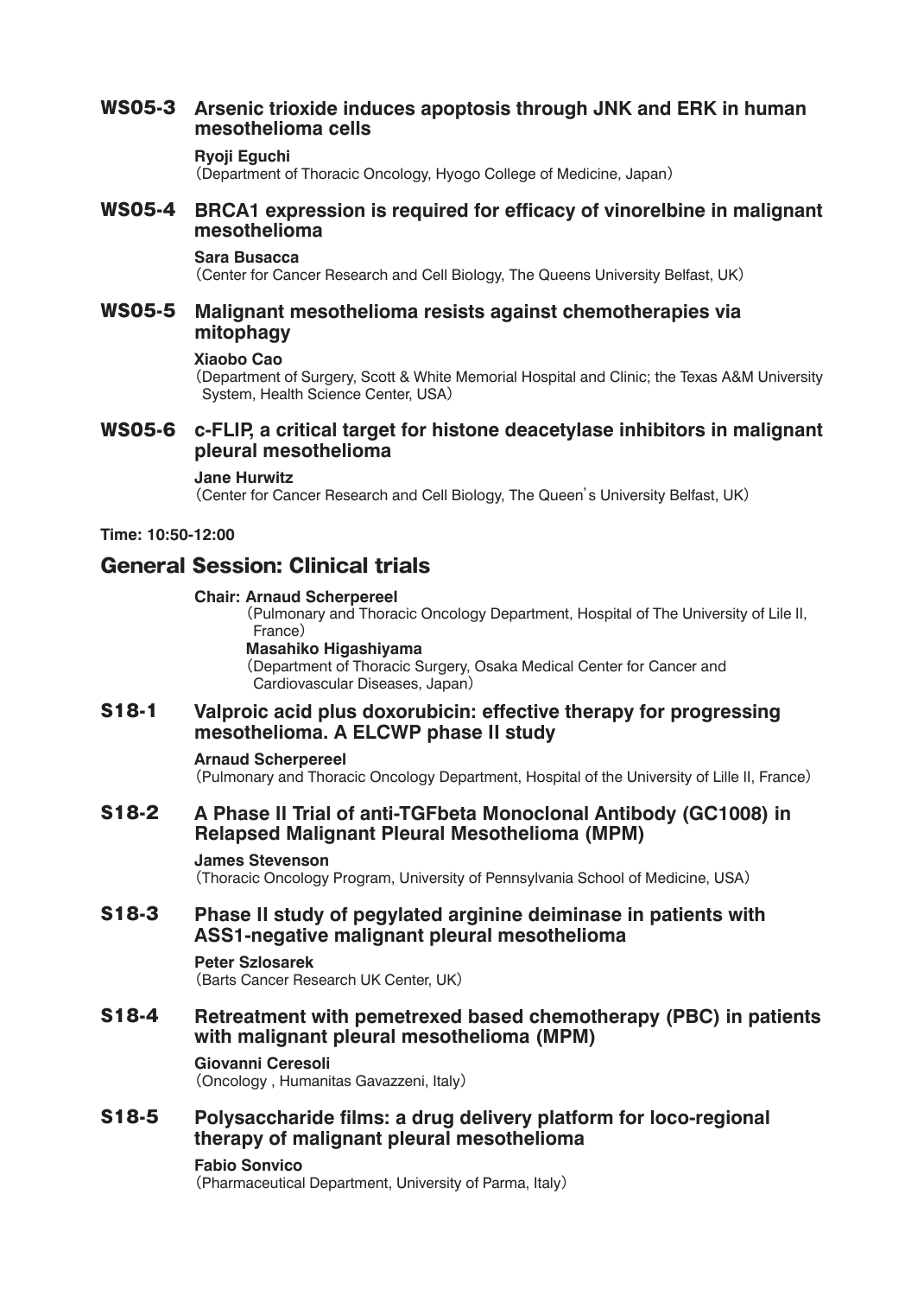# General Session: TNM staging for MPM

#### **Chair: Valerie Rusch**

( Thoracic Surgery Service, Department of Surgery, Memorial Sloan-Kettering Cancer Center, USA)

### **Hisao Asamura**

( Division of Thoracic Surgery, National Cancer Center Hospital, Japan)

# **Introduction (Chairperson)**

#### Keynote S20-1 **The International Association for the Study of Lung Cancer (IASLC) International Staging Committee (ISC): from retrospective to prospective registration of data**

#### **Ramon Rami-Porta**

( Thoracic Surgery Service, Hospital Universitario Mutuade Terrassa, Spain)

### S20-2 **Applicability of proposed TNM modifications to biphasic mesothelioma**

#### **William Richards**

( Division of Thoracic Surgery, Brigham and Women's Hospital, Harvard Medical School, USA)

### S20-3 **Patterns of metastases to N2 lymph nodes from biphasic pleural malignant mesothelioma**

#### **Maria McIntire**

( Department of Pathology, Brigham and Women's Hospital, USA)

#### **Time: 14:50-16:00**

# General Session: Surgery-II

#### **Chair: Walter Weoler**

( Division of Thoracic Surgery, University Hospital Zürich, Switzerland)  **Hirohito Tada** ( Department of Thoracic Surgery, Osaka City General Hospital, Japan)

#### Keynote S22-1 **A technique for accessing the fused pleural space for gene therapy or other intrapleural treatments for mesothelioma**

#### **Joseph Friedberg**

( University of Pennsylvania, USA)

### S22-2 **Predictors of resectability in malignant pleural mesothelioma: Additive effects of volumetric analysis and preoperative pathophysiological variables. 5 year follow up and an update to IMIG 2008 report**

#### **Tamara Tilleman**

( Division of Thoracic Surgery, Department of Surgery, Brigham and Womens Hospital, USA)

### S22-3 **The efficacy of argon beam ablation: Potential role in pleurectomy for mesothelioma**

#### **Andrea Wolf**

( Division of Thoracic Surgery, Brigham and Women's Hospital, USA)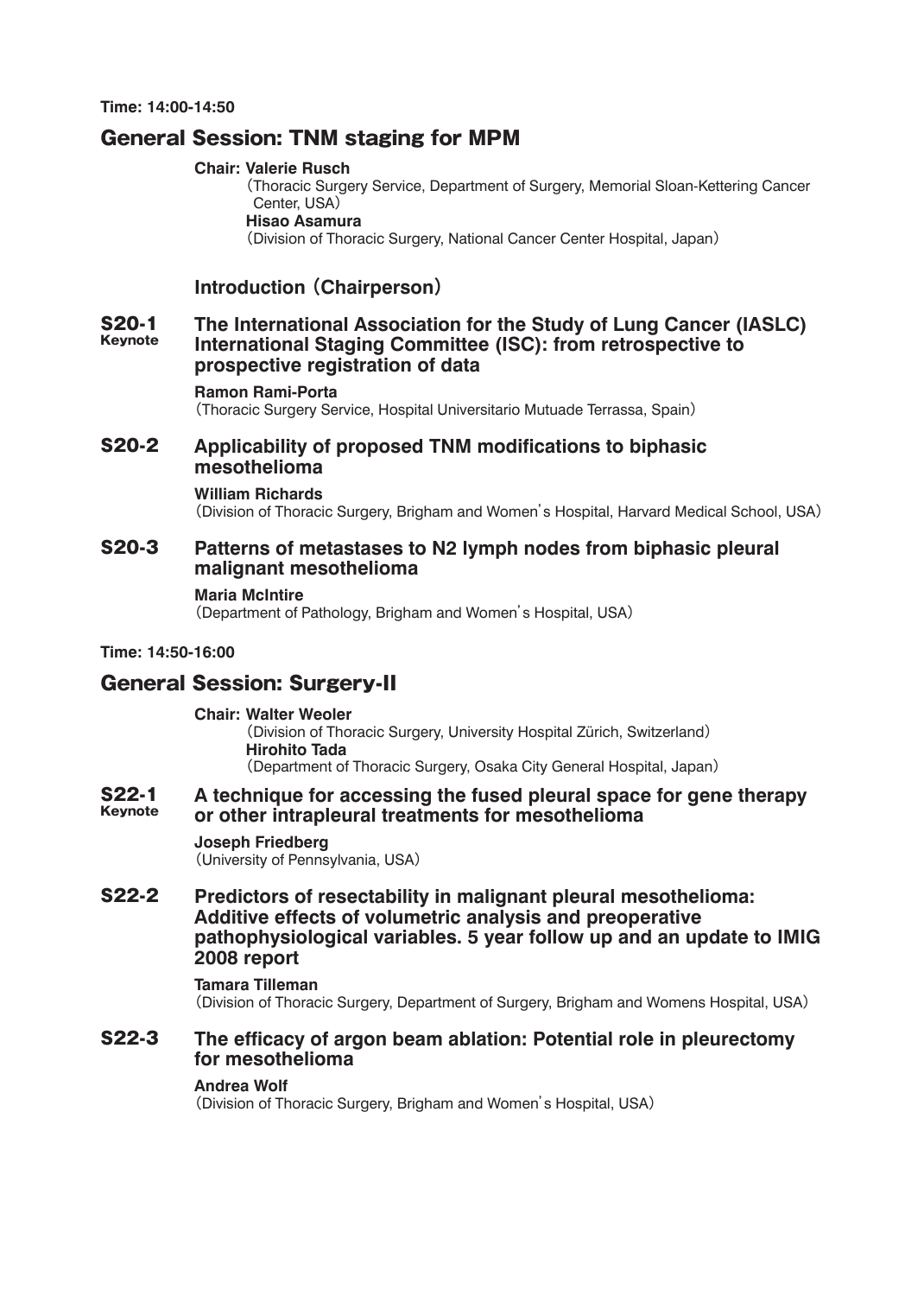# S22-4 **Extrapleural pneumonectomy for malignant pleural mesothelioma results correlated to selection criteria**

#### **Cosimo Lequaglie**

( Thoracic Surgery, IRCCS Ospedale Oncologico Basilicata, Italy)

### S22-5 **Integrating immunotherapies with debulking surgery to target residual and metastatic mesothelioma**

#### **Amanda Cleaver**

( National Centre for Asbestos Related Diseases, School of Medicine & Pharmacology, University of Western Australia, Australia)

#### **Room B2**

**Time: 9:00-10:30**

# General Session: Animal models

#### **Chair: Shinya Toyokuni**

( Department of Pathology and Biological Responses, Nagoya University Graduate School of Medicine, Japan)

 **Richard Lake**

( National Centre for Asbestos Related Diseases (NCARD) The University of Western Australia, Australia)

#### Keynote S16-1 **Mechanisms of asbestos-induced carcinogenesis: Animal model studies**

#### **Shinya Toyokuni**

( Department of Pathology and Biological Responses, Nagoya University Graduate School of Medicine, Japan)

#### Keynote S16-2 **Animal models of malignant mesothelioma: An overview**

#### **Richard Lake**

( National Centre for Asbestos Related Diseases (NCARD) The University of Western Australia, Australia)

### S16-3 **Role of protein kinase Câ and VEGF Receptor in malignant pleural mesothelioma: Therapeutic implications and the usefulness of** *C. elegans* **model organism**

#### **Rajani Kanteti**

( Section of Hematology/Oncology, Department of Medicine, University of Chicago, USA)

# S16-4 **Intrapleural application of polymeric films containing cisplatin and pemetrexed in a rat tumour model of malignant pleural mesothelioma**

#### **Luca Ampollini**

( Thoracic Surgery, Department of Surgical Sciences, University Hospital of Parma, Italy)

### S16-5 **Mechanism of action of ADI-PEG20 in pleural malignant mesothelioma:** *in vitro* **and** *in vivo* **studies**

#### **Barbara Delage**

( Institute of Cancer, Queen Mary University of London, UK)

# S16-6 **Staphylococcal enterotoxin-C, a pleurodesing agent, delays tumour growth in a murine model of malignant mesothelioma**

#### **Sally Lansley**

( Lung Institute of Western Australia, Australia)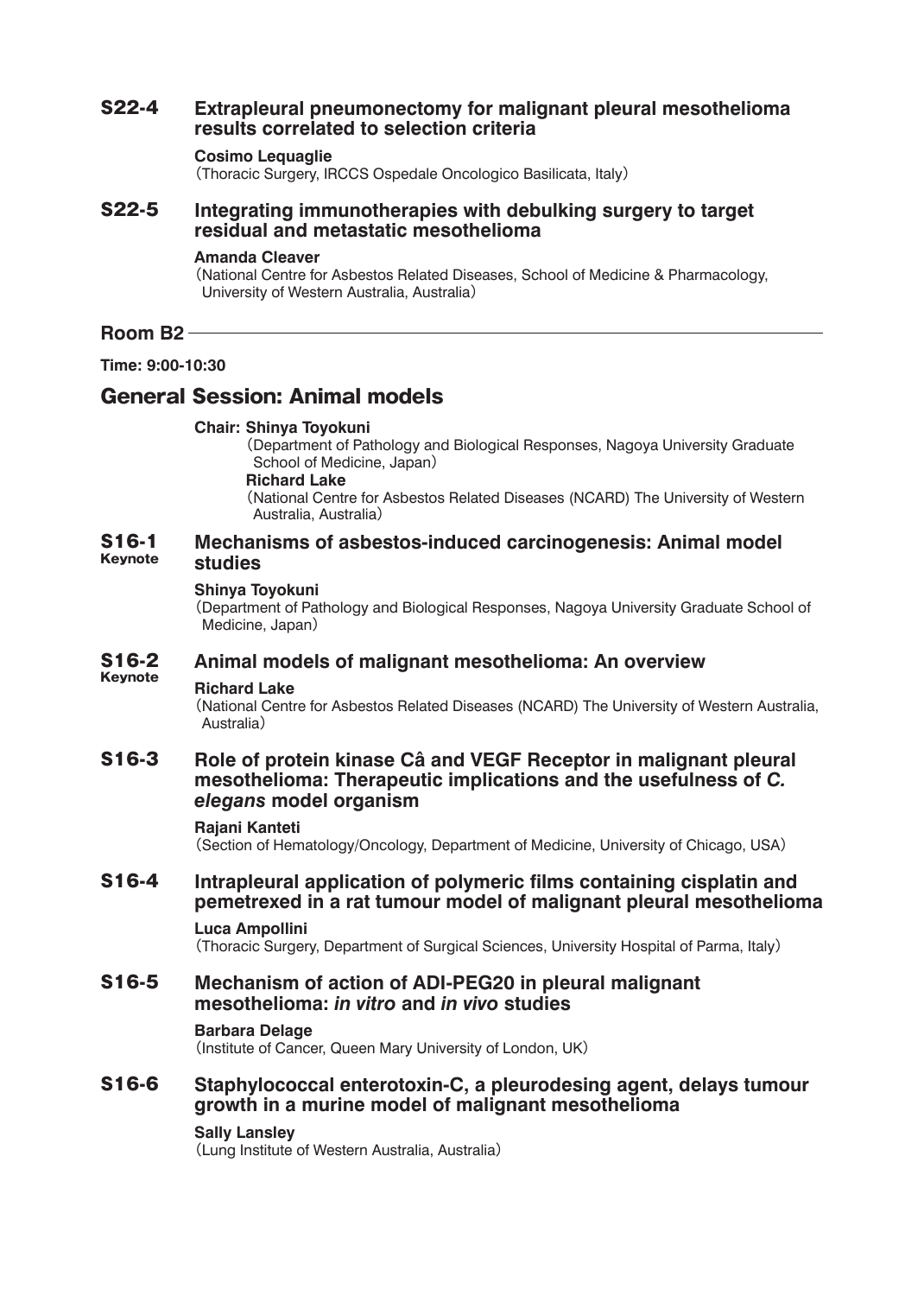# S16-7 **MexTAg mice exposed to asbestos develop cancer that faithfully replicates key features of the pathogenesis of human mesothelioma**

#### **Cleo Robinson**

( National Centre for Asbestos Related Diseases, University of Western Australia, Australia)

**Time: 10:50-12:00**

# General Session: Prognostic factors

#### **Chair: Jeremy Steele**

( Department of Medical Oncology, St Bartholomew's Hospital, UK)  **Masao Nakata** ( General Thoracic Surgery, Kawasaki Medical School, Japan)

### S19-1 **Prognostic factors in malignant mesothelioma**

#### Keynote **Jacobus Burgers**

( Department of Thoracic Oncology, The Netherlands Cancer Institute, The Netherlands)

### S19-2 **Identification of an estrogen-regulated gene associated with mesothelioma outcome**

#### **Melissa Coleman**

( Division of Thoracic Surgery and the International Mesothelioma Program, Brigham and Women's Hospital, and Harvard Medical School, USA)

### S19-3 **Circulating and tumor-infiltrating myeloid cells correlate with poor survival in non-epithelial malignant pleural mesothelioma**

#### **Bryan Burt**

( Division of Thoracic Surgery, The Brigham & Women's Hospital, USA)

### S19-4 **Validation of blood neutrophil-to-lymphocyte ratio as a prognostic factor in patients with malignant mesothelioma**

#### **Steven Kao**

( Department of Medical Oncology, Sydney Cancer Centre, Australia)

### S19-5 **Extrapleural pneumonectomy for malignant pleural mesothelioma: Outcomes of treatment and prognostic factors**

#### **Tristan Yan**

( Royal Prince Alfred Hospital, Sydney and The Baird Institute for Applied Heart and Lung Surgical Research, Australia)

### **Time: 14:00-16:00**

# General Session: Chemotherapy

#### **Chair: Anna Nowak**

( School of Medicine and Pharmacology, University of Western Australia, Australia)  **Yuichi Takiguchi** ( Department of Respirology, Graduate School of Medicine, Chiba University, Japan)

### S21-1*In vitro* **chemoresistance to expanded drug panel in malignant pleural mesothelioma**

#### **Andrea Wolf**

( Division of Thoracic Surgery, Brigham and Women's Hospital, USA)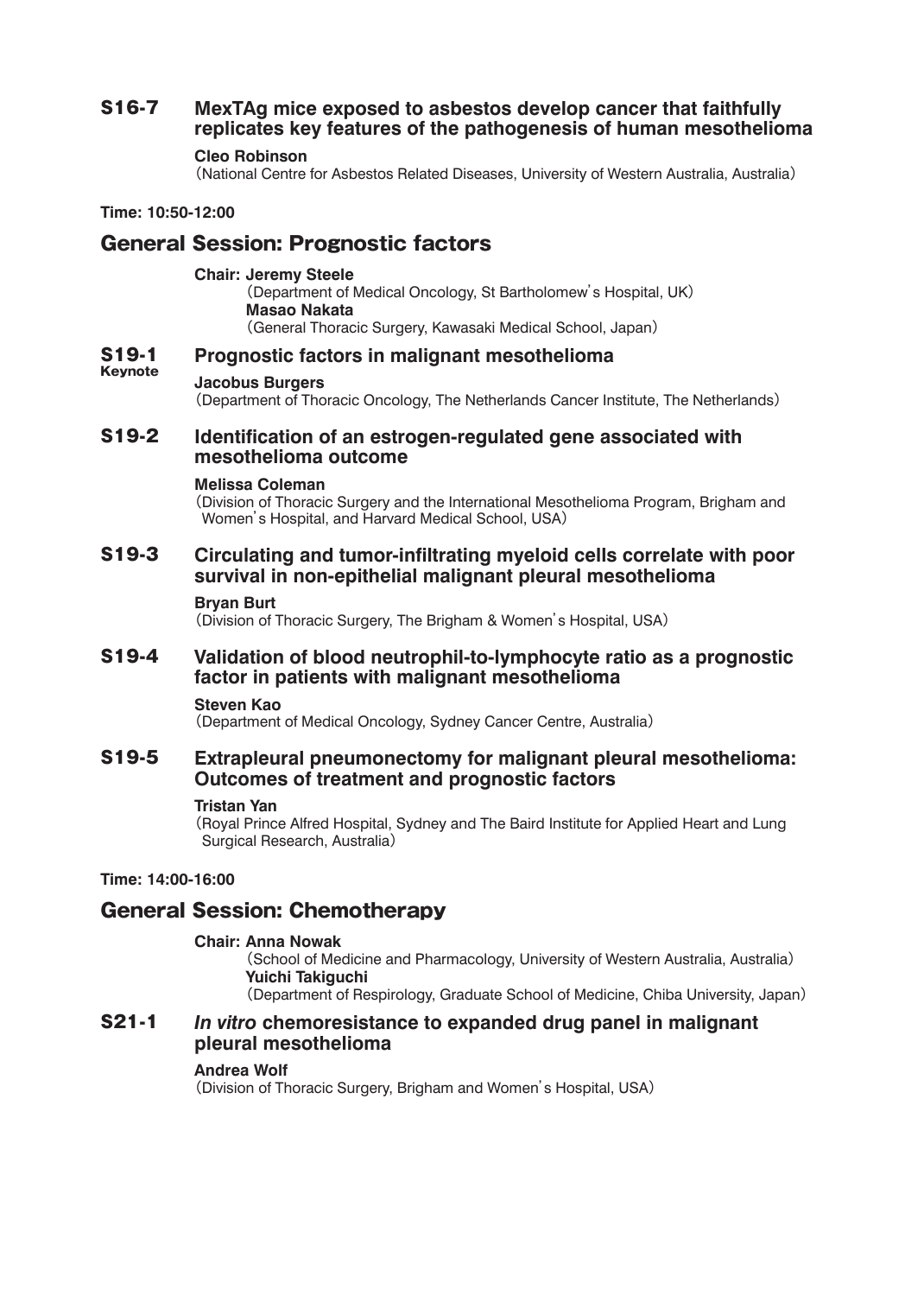# S21-2 **Drug sensitivity and cytogenetic changes in primary malignant mesothelioma cells**

#### **Adam Szulkin**

( Division of Pathology, Department of Laboratory Medicine, Karolinska Institutet and University Hospital Stockholm, Sweden)

## S21-3 **Histoculture drug response assay for malignant mesothelioma of the pleura**

#### **Tatsuya Yoshimasu**

( Department of Thoracic and Cardiovascular Surgery, Wakayama Medical University, Japan)

# S21-4 **A clinical study of 34 malignant pleural mesothelioma patients treated with pemetrexed from Nagasaki Thoracic Oncology Group**

#### **Takaya Ikeda**

( The Second Department of Internal Medicine, Nagasaki University Hospital, Japan)

### S21-5 **Optimized intrapleural cisplatin chemotherapy with a fibrin carrier after extrapleural pneumonectomy for malignant pleural meosthelioma: a pre-clinical study**

#### **Isabelle Opitz**

( Division of Thoracic Surgery, Universitiy Hospital Zurich, Switzerland)

### S21-6 **Pemetrexed/carboplatin(AC) or pemetrexed/cisplatin(AP) as first line treatment of malignant pleural mesothelioma(MPM): tolerability and response rate in operable patients**

#### **Giulia Pasello**

( Medical Oncology Department, Istituto Oncologico Veneto ,IRCCS, Italy)

### S21-7 **2nd line oral vinorelbine following 1st line platinum + pemetrexed in inoperable malignant pleural mesothelioma (MPM)**

#### **Jens Sorensen**

( Dept. Oncology, Finsen Centre, National Universiyty Hospital, Denmark)

### S21-8 **Chemotherapy practice in patients with malignant pleural mesothelioma in the UK; the ChIMP project**

#### **Michael Peake**

( Mesothelioma UK, Glenfield Hospital, UK)

# S21-9 **Thymidylate synthase and excision repair cross-complementing group 1 as predictors of responsiveness in patients with malignant pleural mesothelioma treated with pemetrexed and carboplatin**

#### **Paolo Zucali**

( Department of Oncology, Istituto Clinico Humanitas IRCCS, Rozzano, Italy)

### S21-10 **Personalized medicine in malignant mesothelioma: Can TS and ERCC1 predict response to chemotherapy?**

#### **Daniel Schwed**

( Division of Pulmonary, Allergy and Critical Care Medicine, Hospital of the University of Pennsylvania, USA)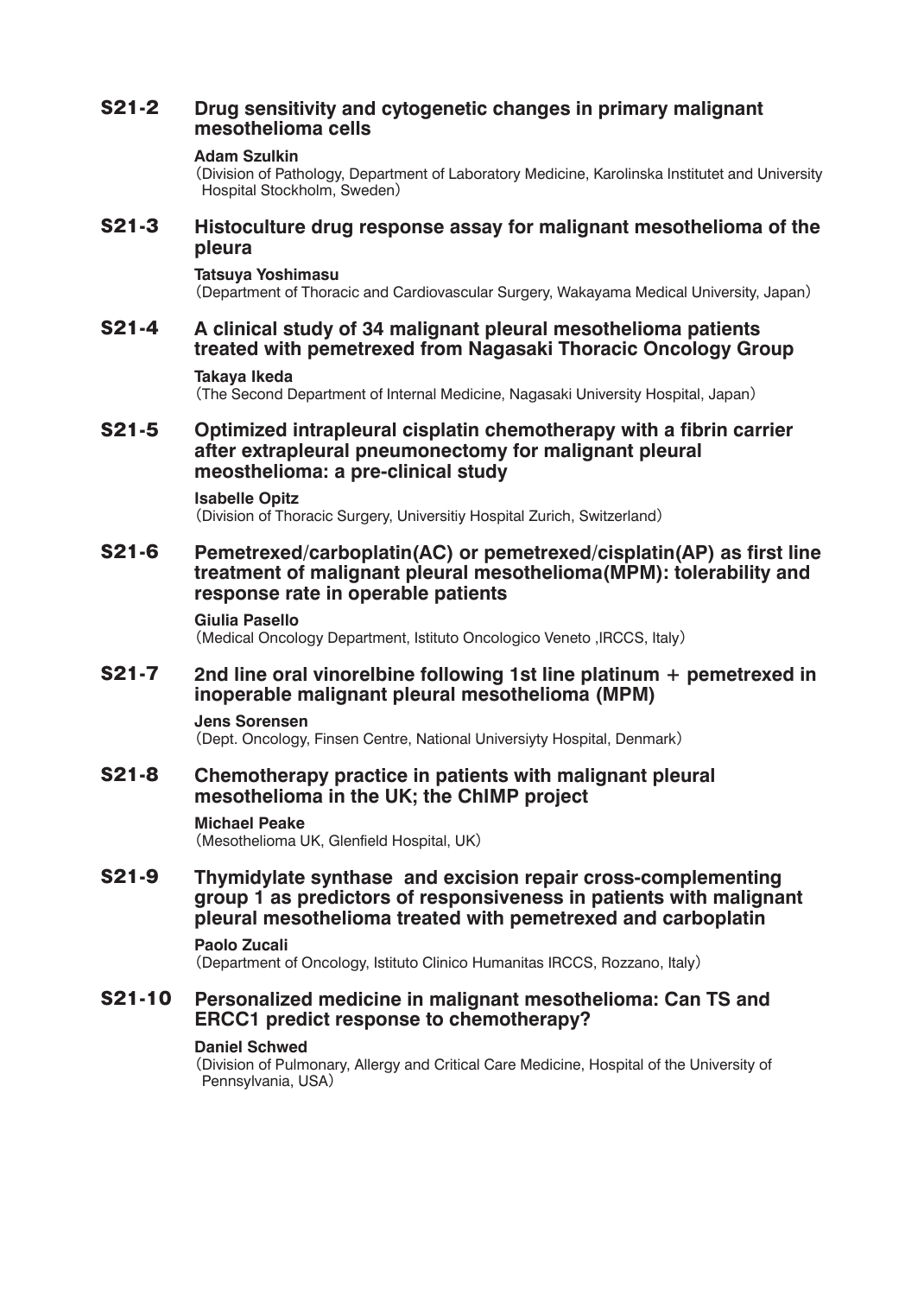# S21-11 **Enhanced expression of multidrug resistance (MDR) protein in malignant pleural mesothelioma (MPM) patients is possibly achieved via osteoponin, CD44 variants and p-AKT expression**

#### **Abeer Bahnassy**

( Department of Pathology, National Cancer Institute, Cairo University, Egypt)

#### **Annex Hall**

**Time: 9:00-10:30**

## Workshop: Immunotherapy: bench to bedside-I

#### **Chair: Steven Albelda**

( Thoracic Oncology Gene Therapy Program, University of Pennsylvania Medical Center, USA)

### **Toshihiro Nukiwa**

( Department of Pulmonary Medicine, Tohoku University Graduate School of Medicine, Japan)

### WS06-1 **Chemotherapy alters cross-presentation of tumour antigen at the effector site**

#### **Alison McDonnell**

( School of Medicine and Pharmacology, The University of Western Australia, Australia)

### WS06-2 **Novel internalizing human single chain antibodies targeting both common and treatment-resistant forms of mesothelioma**

#### **Scott Bidlingmaier**

( UCSF Comprehensive Cancer Center, University of California at San Francisco, USA)

### WS06-3 **Anti-HM1.24 antibodies induce antibody-dependant cellular cytotoxicity against mesothelioma cells**

#### **Jun Huang**

( Department of Respiratory Medicine and Rheumatology, Institute of Health Biosciences, The University of Tokushima Graduate School, Japan)

### WS06-4 **Tumor cell repopulation is inhibited by regulatory T cell depletion between cycles of chemotherapy in a murine mesothelioma model**

#### **Licun Wu**

( Latner Thoracic Surgery Research Laboratories and Division of Thoracic Surgery, Toronto General Hospital, University Health Network, University of Toronto, Canada)

### WS06-5 **Gene therapy for malignant mesothelioma using urokinase-targeted oncolytic Sendai virus**

#### **Yosuke Morodomi**

( Department of Surgery and Science, Graduate School of Medical Sciences, Kyushu University, Japan)

### WS06-6 **mRNA electroporated T-cells bearing mesothelin targeted chimeric antibody receptor have anti-tumor effect in a murine mesothelioma model**

#### **Edmund Moon**

( Thoracic Oncology Research Group, University of Pennsylvania, USA)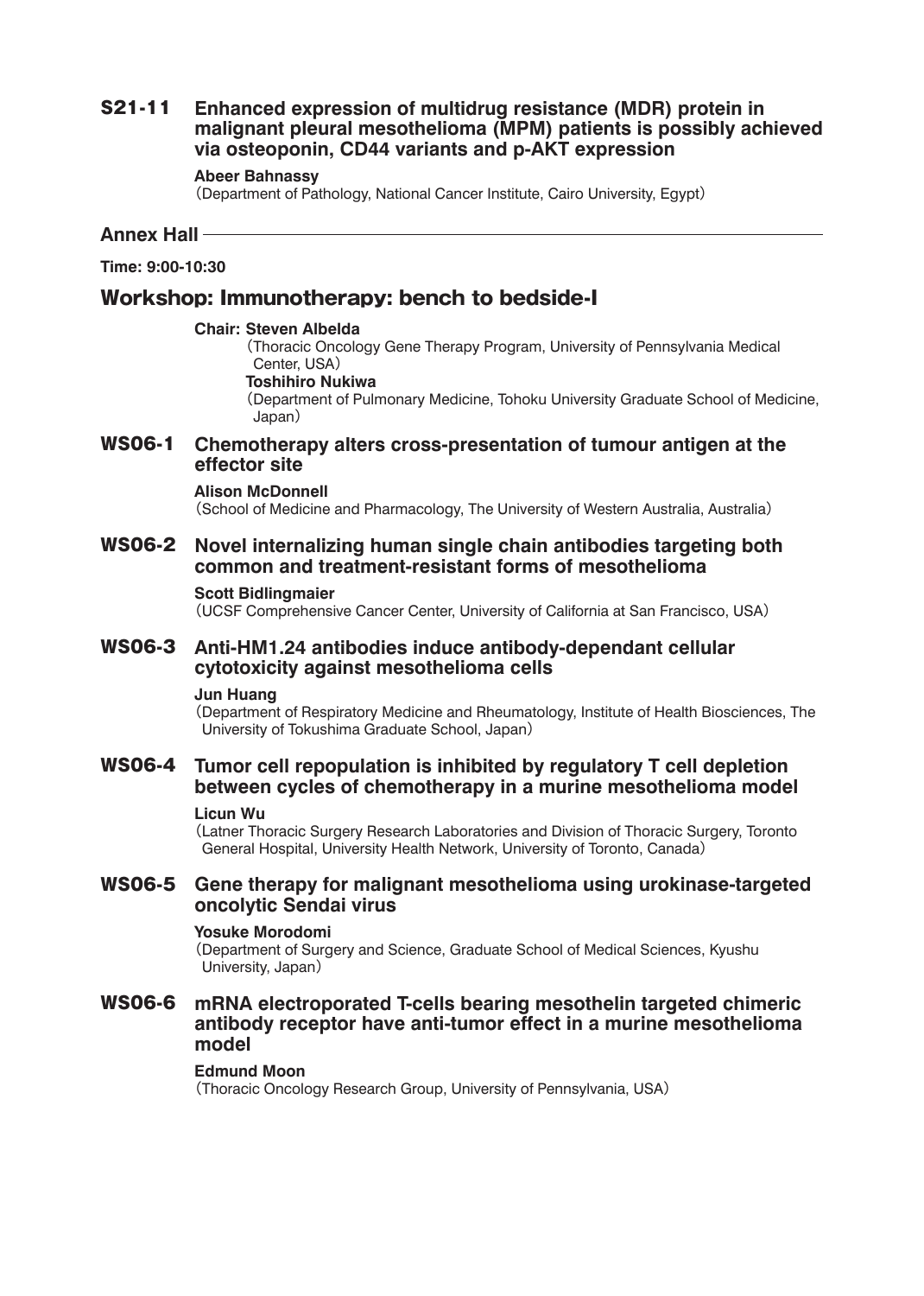# WS06-7 **Complete and sustained tumor regression of human malignant mesothelioma xenografts in athymic mice following local injection of midkine promoter-regulated oncolytic adenovirus**

#### **Shuji Kubo**

( Laboratory of Host Defenses, Institute for Advanced Medical Sciences, Hyogo College of Medicine, Japan)

#### **Time: 10:50-12:00**

# Workshop: Immunotherapy: bench to bedside-II

#### **Chair: Daniel Sterman**

( Section of International Pulmonology and Thoracic Oncology, Pulmonary, Allergy & Critical Care Division, University of Pennsylvania Medical Center, USA)

### **Ichiro Yoshino**

( Department of Thoracic Surgery, Graduate School of Medicine, Chiba University, Japan)

### WS07-1 **Antibody-dependent cellular cytotoxicity mediated by cetuximab against mesothelioma cells**

#### **Hiroki Chikumi**

( Division of Medical Oncology and Molecular Respirology, Department of Multidisciplinary Internal Medicine, Tottori University, Japan)

WS07-2 **Expression and regulation of B7-H3, a new member of the B7 family of immunoregulatory receptors, in human mesothelial and mesothelioma cells: immunotherapeutic implications**

#### **Luana Calabro**

( Medical Oncology and Immunotherapy, Department of Oncology, University Hospital of Siena, Italy)

### WS07-3 **Oncolytic activity of measles virus against mesothelioma: potential role of the immune system**

**Nicolas Boisgerault** ( INSERM U892, Cancer Research Center, Nantes, France)

WS07-4 **Fiber-modified replication-competent adenoviruses powered by transcriptional regulatory region produced anti-tumor effects on mesothelioma and the differential cytotoxicity is linked with the replication and host cell mechanisms**

#### **Masatoshi Tagawa**

( Division of Pathology and Cell Therapy, Chiba Cancer Center Research Institute, Japan)

### WS07-5 **Replication-competent E1B-55kDa deleted adenoviruses induce p53 up-regulation and apoptosis with mitosis arrest in mesothelioma cells**

#### **Yuji Tada**

( Department of Respirology, Graduate School of Medicine, Chiba University, Japan)